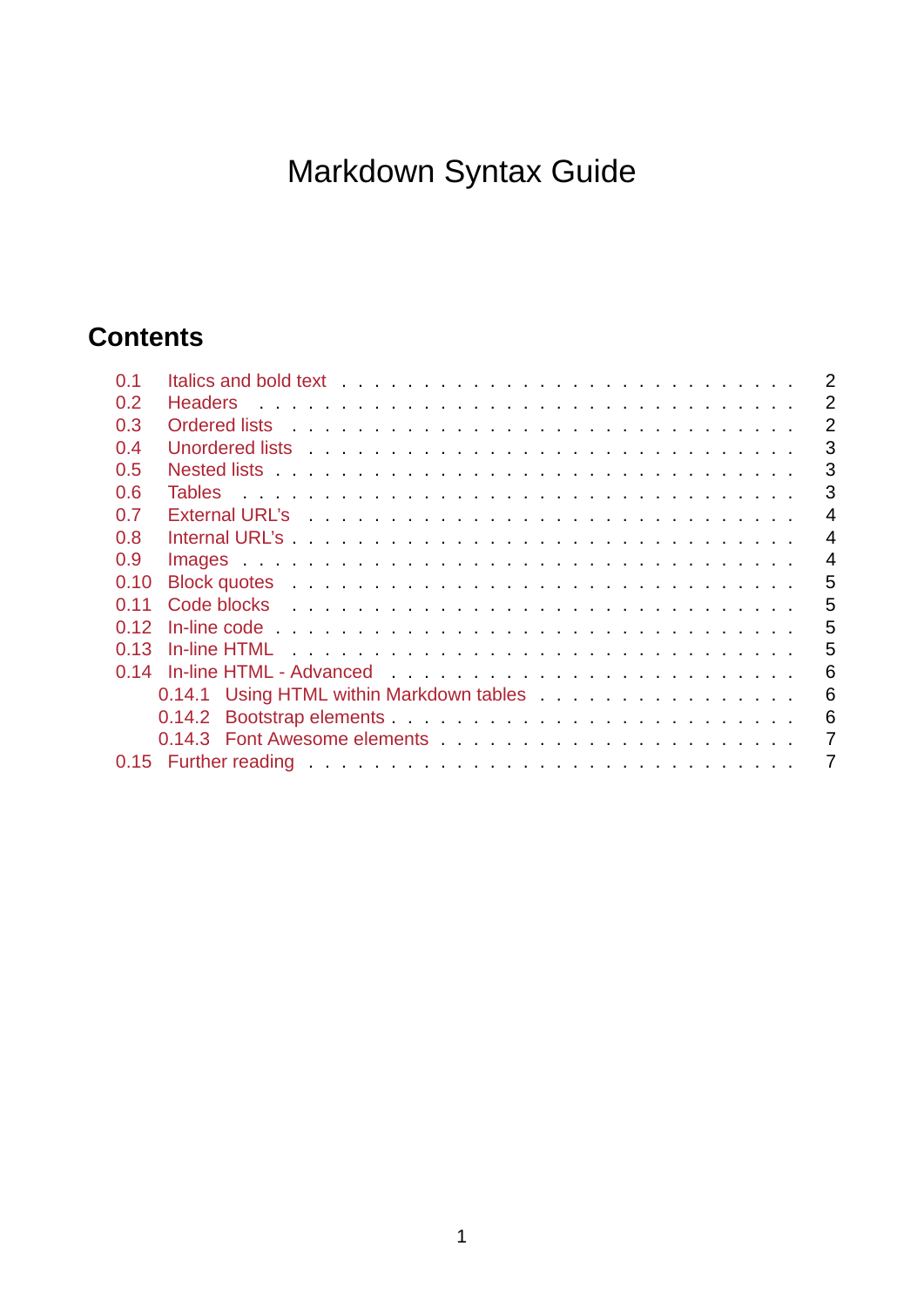## <span id="page-1-0"></span>**0.1 Italics and bold text**

#### **Markdown Code**

This is plain text

\_This is italic text\_

\*\*This is bold text\*\*

#### **Rendered HTML**

This is plain text

*This is italic text*

**This is bold text**

## <span id="page-1-1"></span>**0.2 Headers**

Headers in markdown (much like HTML) come in various sizes.

#### **Markdown Code**

```
# First level header
## Second level header
### Third level header
#### Fourth level header
##### Fifth level header
###### Sixth level header
```
In this simple example you can see some headers have less hashes then others. The more hashes added, the smaller the header will be, for example.

#### **Rendered HTML**

First level header

Second level header

Third level header

Fourth level header

Fifth level header

Sixth level header

## <span id="page-1-2"></span>**0.3 Ordered lists**

Ordered or numbered lists are fairly simple to do in markdown.

#### **Markdown Code**

- 1. First item
- 2. Second item
- 3. Third item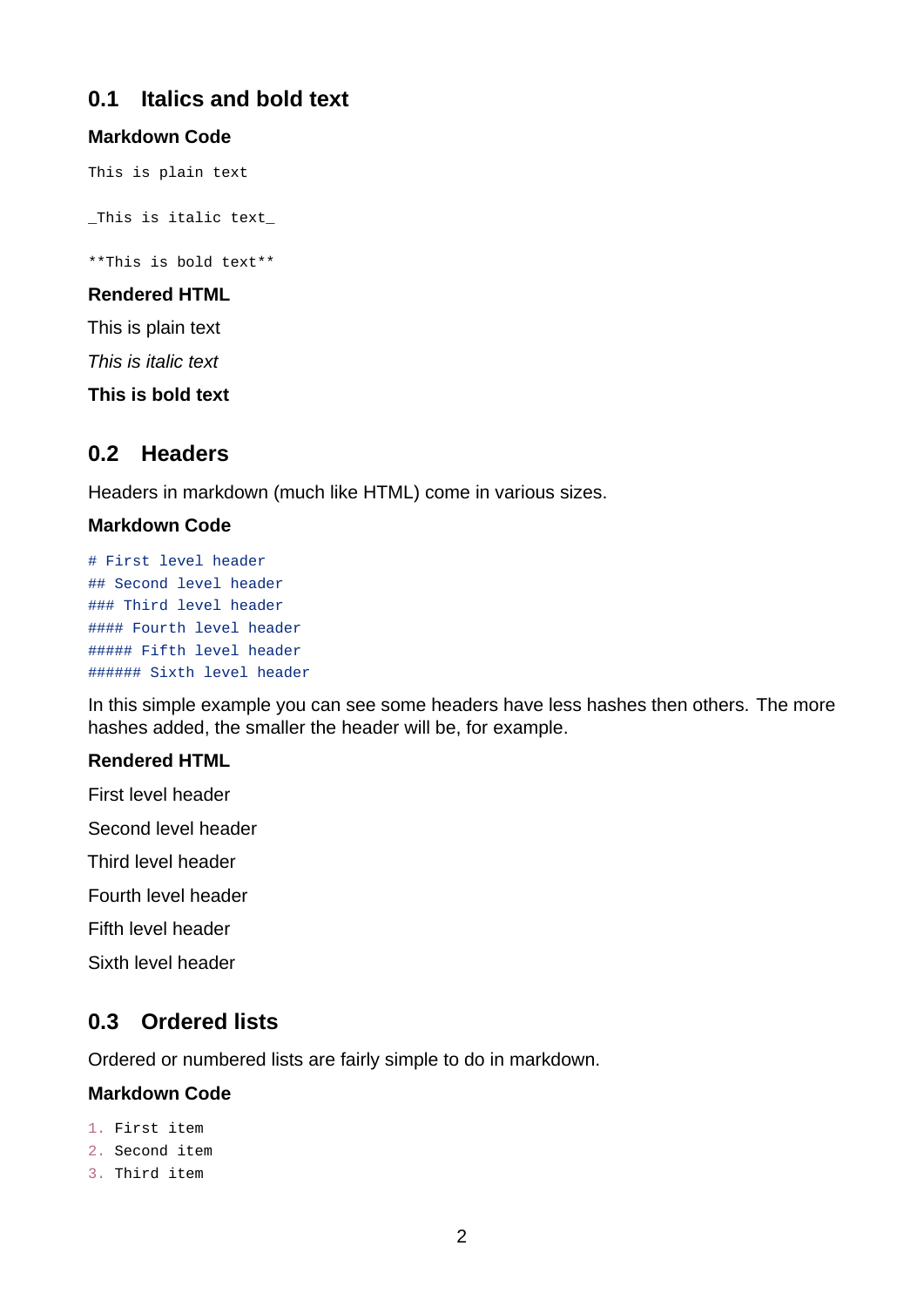#### **Rendered HTML**

- 1. First item
- 2. Second item
- 3. Third item

## <span id="page-2-0"></span>**0.4 Unordered lists**

Unordered lists are great for general lists that don't need to be done in specific steps.

#### **Markdown Code**

- \* this
- \* is
- \* unordered

#### **Rendered HTML**

- this
- is
- unordered

## <span id="page-2-1"></span>**0.5 Nested lists**

#### **Markdown Code**

- \* Markdown lists are:
	- \* awesome
	- \* amazing
	- \* really cool

#### **Rendered HTML**

- Markdown lists are:
	- **–** awesome
	- **–** amazing
	- **–** really cool

## <span id="page-2-2"></span>**0.6 Tables**

#### **Markdown Code**

```
| Table Header 1 | Table Header 2
| - - - | - - -| Row 1, Column 1 | Row 1, Column 2
| Row 2, Column 1 | Row 2, Column 2
```
#### **Rendered HTML**

| Table Header 1                                                     | Table Header 2 |
|--------------------------------------------------------------------|----------------|
| Row 1, Column 1 Row 1, Column 2<br>Row 2, Column 1 Row 2, Column 2 |                |
|                                                                    |                |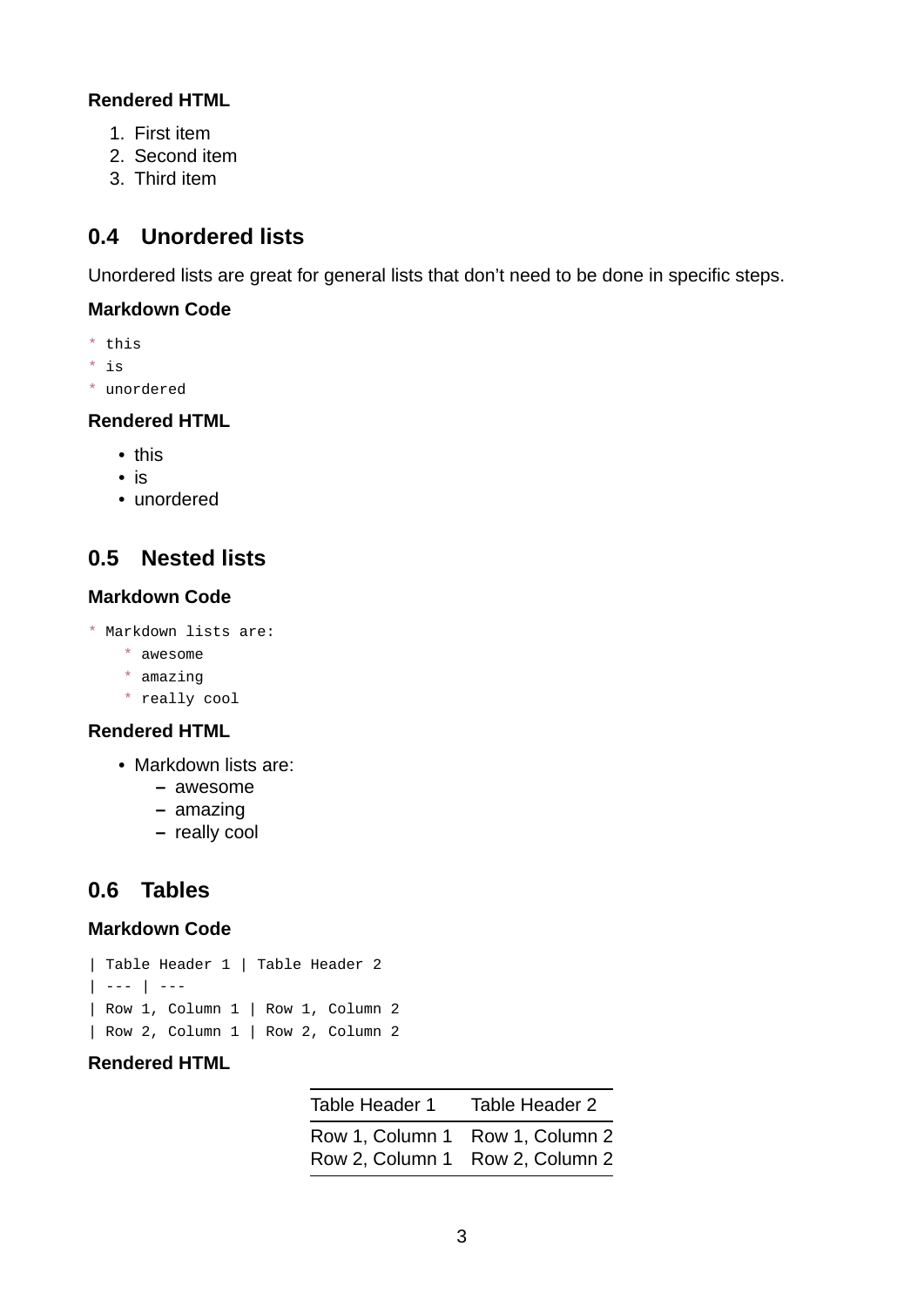## **0.7 External URL's**

#### **Markdown Code**

<span id="page-3-0"></span>*[*The OpenIndiana Website*](http://www.openindiana.org)*

```
or (bare url's)
```
<http://www.openindiana.org>

#### **Rendered HTML**

The OpenIndiana Website

or (bare url's)

<http://www.openindiana.org>

## **[0.8 Internal URL's](http://www.openindiana.org)**

<span id="page-3-1"></span>Internal URL's operate a little differently than external URL's. Simply specify the relative path to the document. You can even target a specific section of the document.

#### **Markdown Code**

*[The OpenIndiana Handbook - getting started](../handbook/getting-started.md)* 

*[*Handbook Appendix Finding Help and ↪ Support*](../handbook/appendix.md#findinghelpandsupport)*

#### **Rendered HTML**

The OpenIndiana Handbook - getting started

Handbook - Appendix - Finding Help and Support

## **[0.9 Images](../handbook/getting-started.md)**

Specify the relative path to the image, just like an internal URL.

<span id="page-3-2"></span>**Markdown Code**

**![openindiana logo](../Openindiana.png)**

**Rendered HTML**



Figure 1: openindiana logo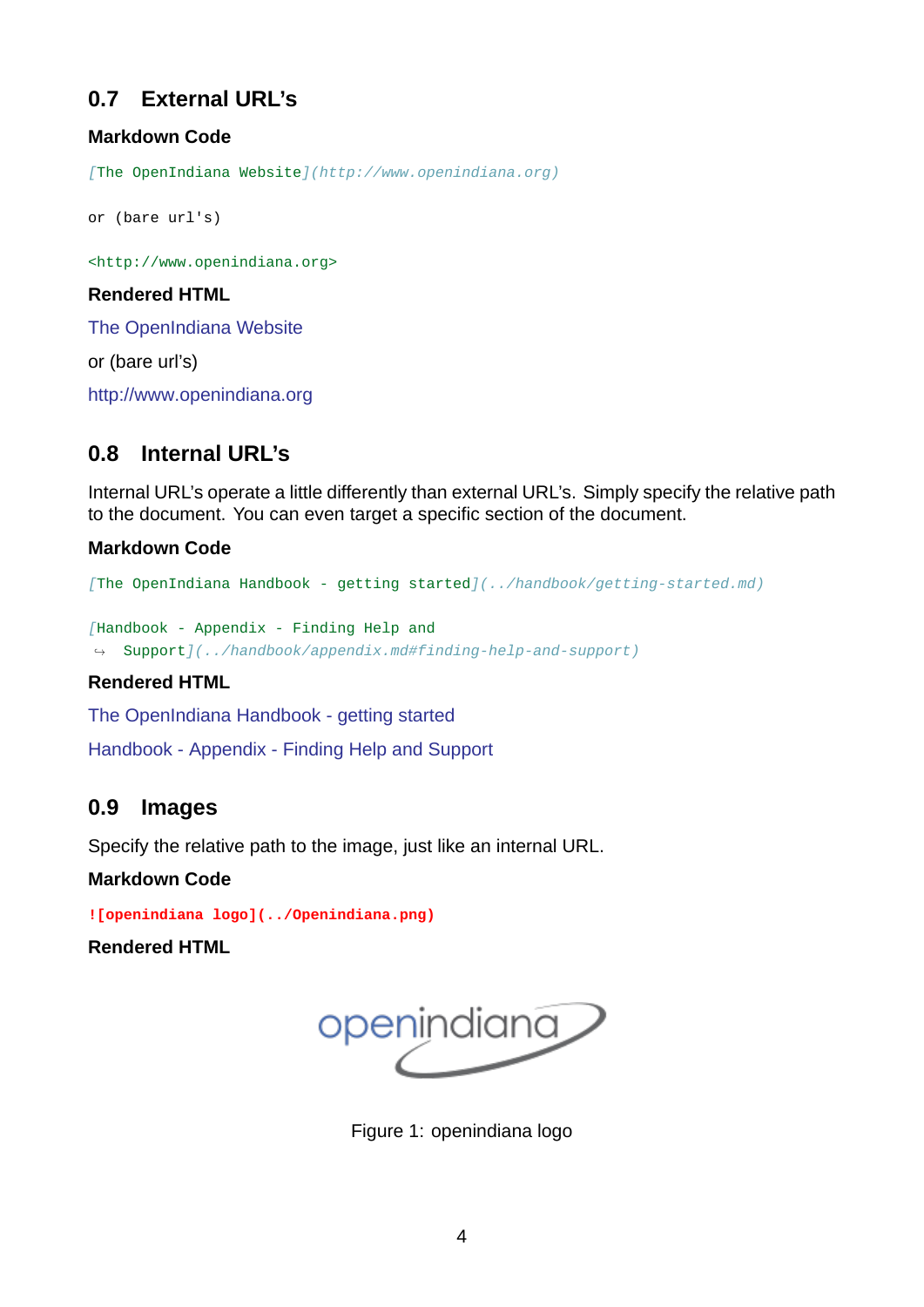## <span id="page-4-0"></span>**0.10 Block quotes**

#### **Markdown Code**

```
> This is a block quote.
> And here is the 2nd line of the quote.
```
#### **Rendered HTML**

This is a block quote. And here is the 2nd line of the quote.

### <span id="page-4-1"></span>**0.11 Code blocks**

Code blocks are created by "fencing" the block of code using three (3) backtick marks. For the purpose of syntax highlighting, you may also specify the programming language.

#### **Markdown Code**

```
```markdown
#!/bin/bash
  if \lceil "foo" = "foo" ]; then
    echo expression evaluated as true
  fi
\ddotsc
```
#### **Rendered HTML**

```
#!/bin/bash
  if [ "foo" = "foo" ]; then
    echo expression evaluated as true
  fi
```
## <span id="page-4-2"></span>0.12 In-line code

In-line code is delineated with a single backtick mark at each end of the text.

#### **Markdown Code**

Here is some plain Markdown followed by `a section of in-line code`.

#### **Rendered HTML**

Here is some plain Markdown followed by a section of in-line code.

## <span id="page-4-3"></span>0.13 In-line HTML

In addition to Markdown plain text markup, the Mkdocs frameworks also supports the inclusion of in-line HTML. For example, sometimes you may find Markdown doesn't do quite what you need to do. In these cases you may include some in-line HTML.

#### **Markdown Code**

```
<! This is a single line comment >
```
 $<$ ! - -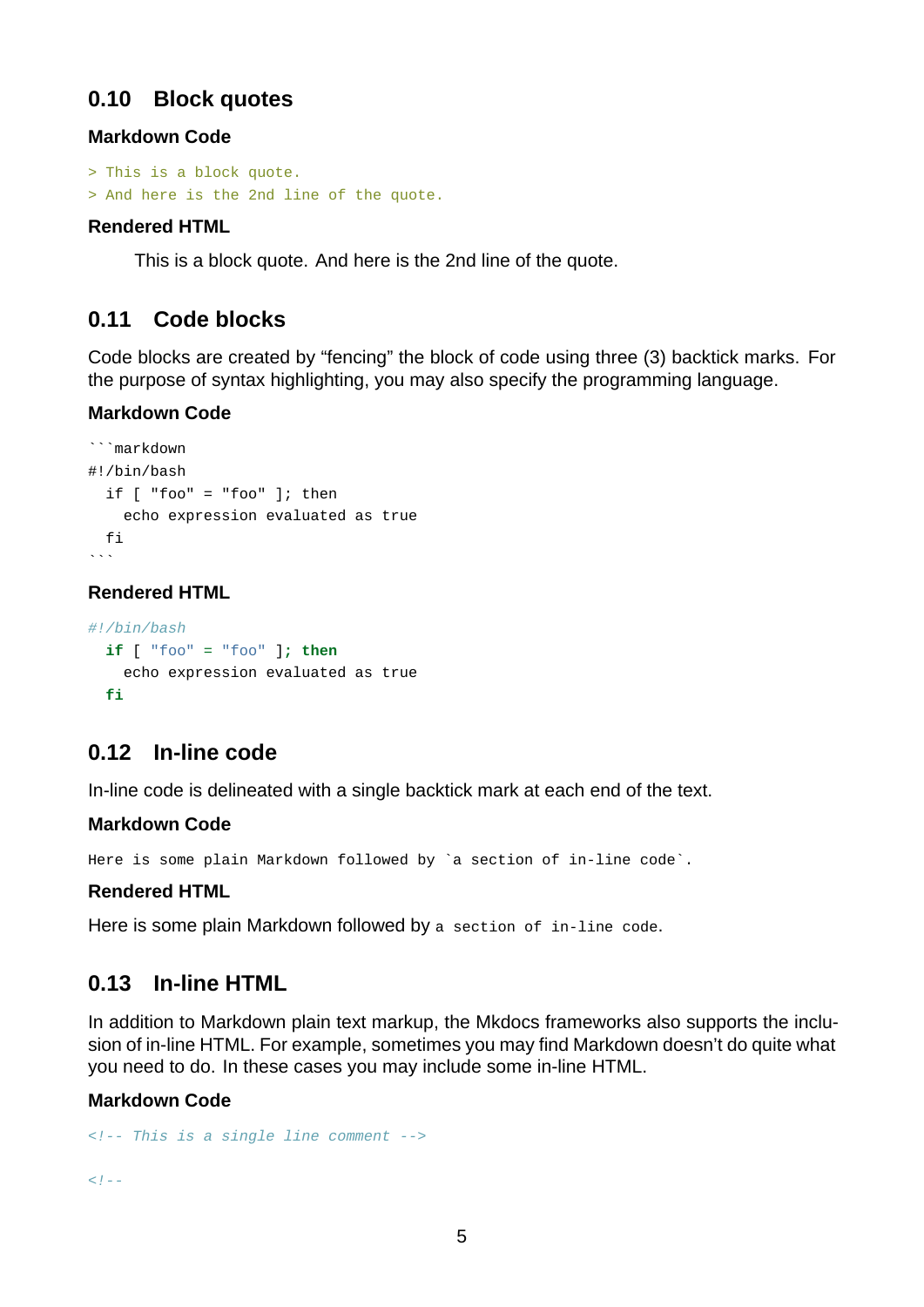```
This comment
spans multiple
lines
>
```
Comments are meant to be hidden, so they not rendered as HTML. You'll likely find them very useful for adding TODO lists, or other useful notes. Comments are primarily for internal use by members of the OpenIndiana documentation team.

## **0.14 In-line HTML - Advanced**

#### **0.14.1 Using HTML within Markdown tables**

#### <span id="page-5-0"></span>**Markdown Code**

```
| Item | Description
| - - - | - - -| Item 1 | This is a single line description
| Item 2 | This is a multi line description with an unordered list:<ul><li>First
item</li><li>Second item</li></ul>Lets add another paragraph to that.</p> And
↪
\leftrightarrow here it is.
| Item 3 | We can also use multiple sentences within tables. Here is the second
\leftrightarrow sentence. And here is a third.
```
#### **Rendered HTML**

Item Description Item 1 This is a single line description

| Item 2 | This is a multi line description with an unordered list:

First item

Second item

Lets add another paragraph to that.

And here it is. | Item 3 | We can also use multiple sentences within tables. Here is the second sentence. And here is a third.

#### **0.14.2 Bootstrap elements**

The OpenIndiana Docs website uses a CSS theme derived from Bootstrap. More specifically it uses the Spacelab theme from Bootswatch. This means elements from the Bootstrap framework may be used in-line right along with Markdown text markup.

In many of the examples on this page, Bootstrap HTML *wells* were used.

You can find a complete list of available HTML elements here: https://bootswatch.com/spa celab/

For further information about how to use the Bootstrap framework, see here: http://www.w3 schools.com/bootstrap/default.asp